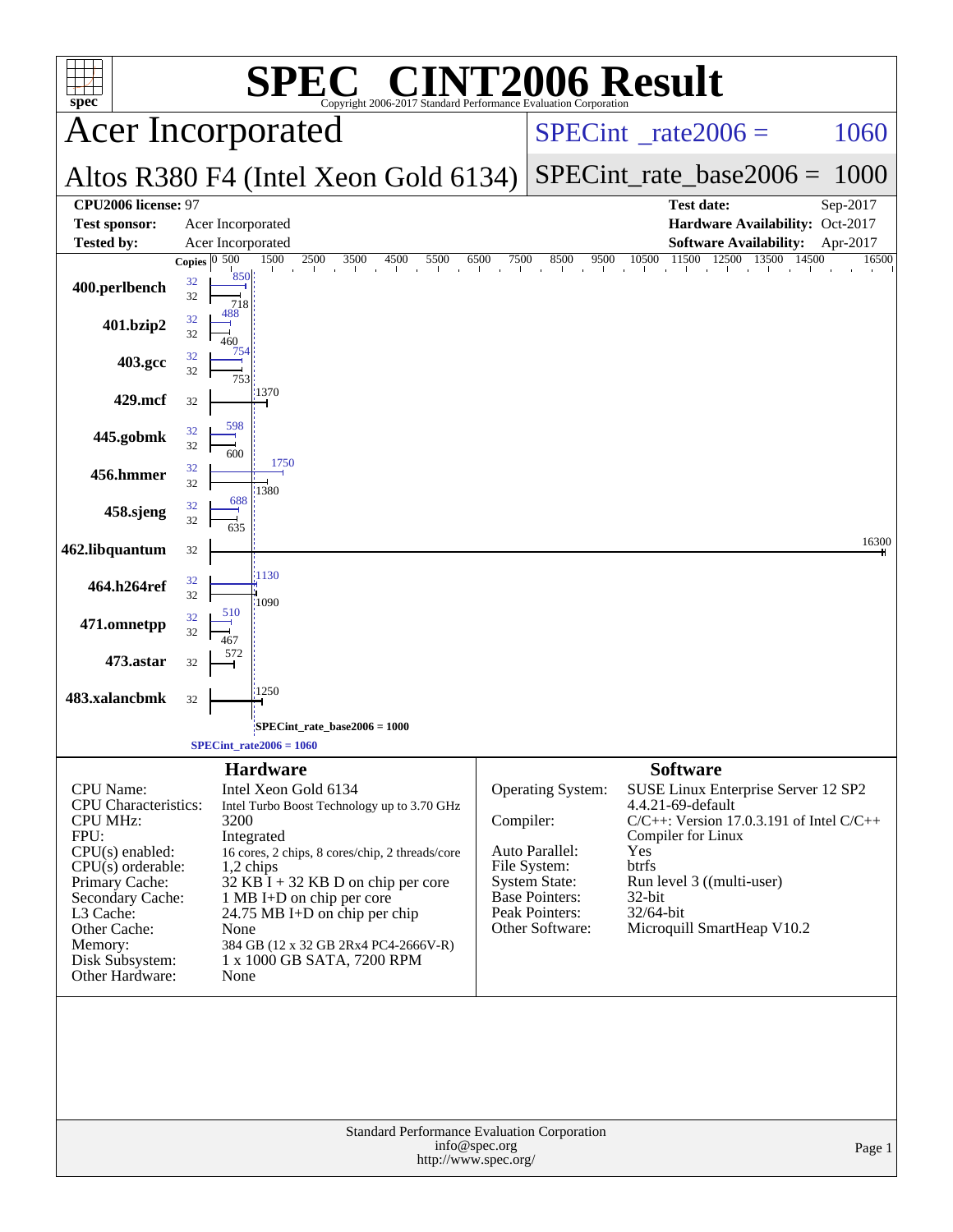

# Acer Incorporated

#### SPECint rate $2006 = 1060$

Altos R380 F4 (Intel Xeon Gold 6134) [SPECint\\_rate\\_base2006 =](http://www.spec.org/auto/cpu2006/Docs/result-fields.html#SPECintratebase2006) 1000

#### **[CPU2006 license:](http://www.spec.org/auto/cpu2006/Docs/result-fields.html#CPU2006license)** 97 **[Test date:](http://www.spec.org/auto/cpu2006/Docs/result-fields.html#Testdate)** Sep-2017

**[Test sponsor:](http://www.spec.org/auto/cpu2006/Docs/result-fields.html#Testsponsor)** Acer Incorporated **Acceleration Acer Incorporated <b>[Hardware Availability:](http://www.spec.org/auto/cpu2006/Docs/result-fields.html#HardwareAvailability)** Oct-2017 **[Tested by:](http://www.spec.org/auto/cpu2006/Docs/result-fields.html#Testedby)** Acer Incorporated **[Software Availability:](http://www.spec.org/auto/cpu2006/Docs/result-fields.html#SoftwareAvailability)** Apr-2017

#### **[Results Table](http://www.spec.org/auto/cpu2006/Docs/result-fields.html#ResultsTable)**

|                                                                                                          | <b>Base</b> |                |       |                |            |                | <b>Peak</b> |               |                |              |                |              |                |              |
|----------------------------------------------------------------------------------------------------------|-------------|----------------|-------|----------------|------------|----------------|-------------|---------------|----------------|--------------|----------------|--------------|----------------|--------------|
| <b>Benchmark</b>                                                                                         |             | Copies Seconds | Ratio | <b>Seconds</b> | Ratio      | <b>Seconds</b> | Ratio       | <b>Copies</b> | <b>Seconds</b> | <b>Ratio</b> | <b>Seconds</b> | <b>Ratio</b> | <b>Seconds</b> | <b>Ratio</b> |
| 400.perlbench                                                                                            | 32          | 435            | 718   | 435            | 719        | 436            | 717         | 32            | 364            | 860          | 368            | 850          | 370            | 844          |
| 401.bzip2                                                                                                | 32          | 670            | 461   | 673            | 459        | 671            | 460         | 32            | 631            | 489          | 636            | 486          | 633            | 488          |
| $403.\mathrm{gcc}$                                                                                       | 32          | 342            | 752   | 342            | <b>753</b> | 342            | 753         | 32            | 341            | 755          | 342            | 754          | 342            | 754          |
| $429$ .mcf                                                                                               | 32          | 213            | 1370  | 213            | 1370       | 214            | 1360        | 32            | 213            | 1370         | 213            | 1370         | 214            | 1360         |
| $445$ .gobmk                                                                                             | 32          | 559            | 600   | 559            | <b>600</b> | 560            | 600         | 32            | 560            | 600          | 561            | 598          | 561            | 598          |
| 456.hmmer                                                                                                | 32          | 216            | 1380  | 216            | 1380       | 217            | 1380        | 32            | 170            | 1750         | 171            | 1750         | 170            | 1760         |
| $458$ .sjeng                                                                                             | 32          | 609            | 635   | 610            | 634        | 609            | 635         | 32            | 562            | 689          | 563            | 688          | 564            | 686          |
| 462.libquantum                                                                                           | 32          | 40.8           | 16300 | 40.8           | 16200      | 40.6           | 16300       | 32            | 40.8           | 16300        | 40.8           | 16200        | 40.6           | 16300        |
| 464.h264ref                                                                                              | 32          | 650            | 1090  | 648            | 1090       | 633            | 1120        | 32            | 629            | 1130         | 628            | 1130         | 628            | 1130         |
| 471.omnetpp                                                                                              | 32          | 428            | 467   | 426            | 469        | 429            | 466         | 32            | 391            | 512          | 393            | 510          | 392            | 510          |
| 473.astar                                                                                                | 32          | 393            | 572   | 395            | 568        | 393            | 572         | 32            | 393            | 572          | 395            | 568          | 393            | 572          |
| 483.xalancbmk                                                                                            | 32          | 178            | 1240  | 176            | 1250       | 177            | 1250        | 32            | 178            | 1240         | 176            | 1250         | 177            | 1250         |
| Results appear in the order in which they were run. Bold underlined text indicates a median measurement. |             |                |       |                |            |                |             |               |                |              |                |              |                |              |

#### **[Submit Notes](http://www.spec.org/auto/cpu2006/Docs/result-fields.html#SubmitNotes)**

 The numactl mechanism was used to bind copies to processors. The config file option 'submit' was used to generate numactl commands to bind each copy to a specific processor. For details, please see the config file.

#### **[Operating System Notes](http://www.spec.org/auto/cpu2006/Docs/result-fields.html#OperatingSystemNotes)**

Stack size set to unlimited using "ulimit -s unlimited"

#### **[Platform Notes](http://www.spec.org/auto/cpu2006/Docs/result-fields.html#PlatformNotes)**

 BIOS Configuration: CPU Power and Performance Policy set to Performance IMC set to 1-way interleaving Sub\_NUMA Cluster set to enabled Set Fan Profile set to Performance Sysinfo program /usr/cpu2006/config/sysinfo.rev6993 Revision 6993 of 2015-11-06 (b5e8d4b4eb51ed28d7f98696cbe290c1) running on linux-uibv Fri Sep 8 12:39:48 2017

 This section contains SUT (System Under Test) info as seen by some common utilities. To remove or add to this section, see: <http://www.spec.org/cpu2006/Docs/config.html#sysinfo>

 From /proc/cpuinfo model name : Intel(R) Xeon(R) Gold 6134 CPU @ 3.20GHz 2 "physical id"s (chips) 32 "processors" Continued on next page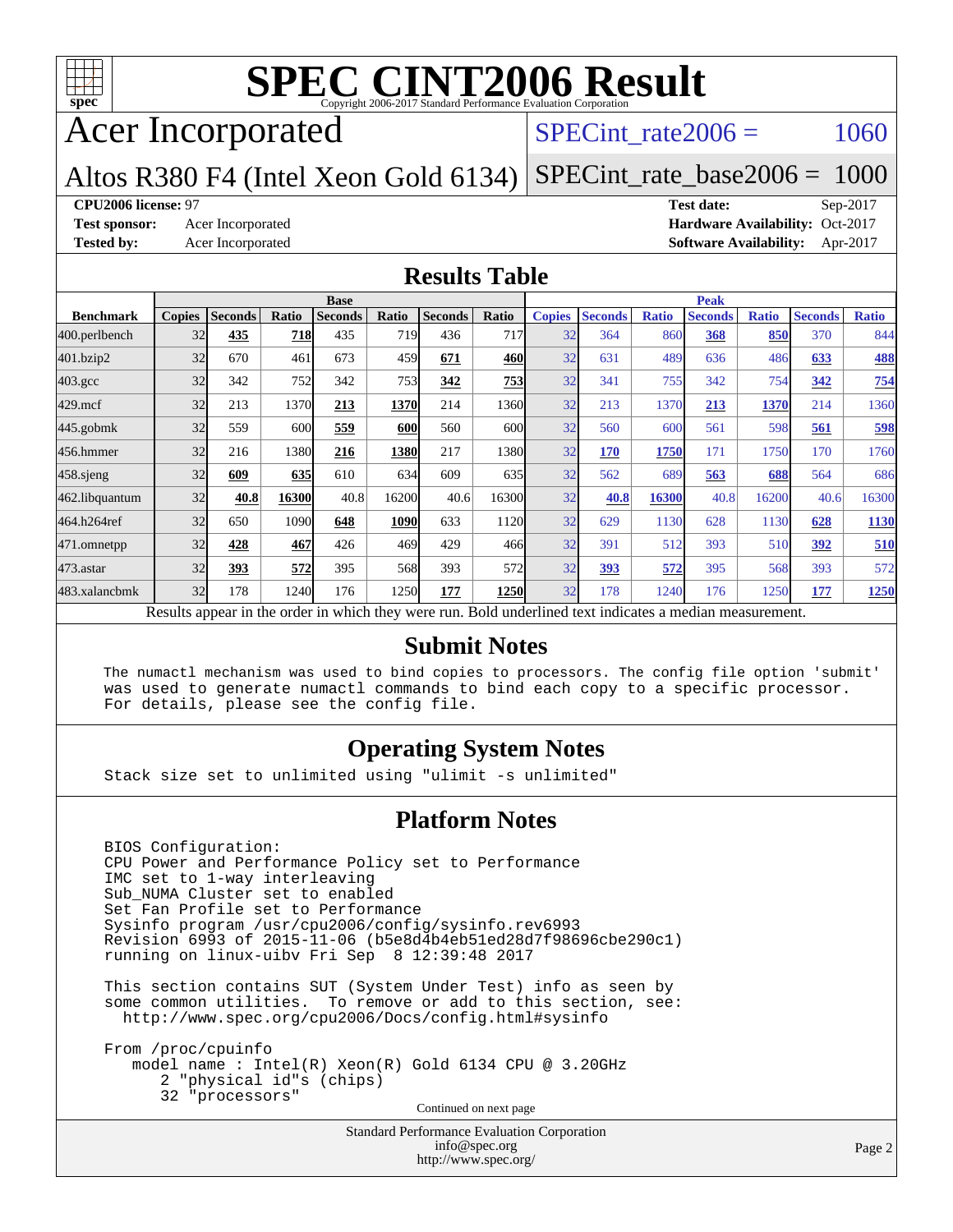

Acer Incorporated

SPECint rate $2006 = 1060$ 

Altos R380 F4 (Intel Xeon Gold 6134) [SPECint\\_rate\\_base2006 =](http://www.spec.org/auto/cpu2006/Docs/result-fields.html#SPECintratebase2006) 1000

**[Test sponsor:](http://www.spec.org/auto/cpu2006/Docs/result-fields.html#Testsponsor)** Acer Incorporated **Acceleration Availability:** Oct-2017

**[CPU2006 license:](http://www.spec.org/auto/cpu2006/Docs/result-fields.html#CPU2006license)** 97 **[Test date:](http://www.spec.org/auto/cpu2006/Docs/result-fields.html#Testdate)** Sep-2017 **[Tested by:](http://www.spec.org/auto/cpu2006/Docs/result-fields.html#Testedby)** Acer Incorporated **[Software Availability:](http://www.spec.org/auto/cpu2006/Docs/result-fields.html#SoftwareAvailability)** Apr-2017

#### **[Platform Notes \(Continued\)](http://www.spec.org/auto/cpu2006/Docs/result-fields.html#PlatformNotes)**

Standard Performance Evaluation Corporation [info@spec.org](mailto:info@spec.org) <http://www.spec.org/> cores, siblings (Caution: counting these is hw and system dependent. The following excerpts from /proc/cpuinfo might not be reliable. Use with caution.) cpu cores : 8 siblings : 16 physical 0: cores 0 2 3 9 16 19 26 27 physical 1: cores 0 2 3 9 16 19 26 27 cache size : 25344 KB From /proc/meminfo<br>MemTotal: 394675016 kB HugePages\_Total: 0 Hugepagesize: 2048 kB /usr/bin/lsb\_release -d SUSE Linux Enterprise Server 12 SP2 From /etc/\*release\* /etc/\*version\* SuSE-release: SUSE Linux Enterprise Server 12 (x86\_64) VERSION = 12 PATCHLEVEL = 2 # This file is deprecated and will be removed in a future service pack or release. # Please check /etc/os-release for details about this release. os-release: NAME="SLES" VERSION="12-SP2" VERSION\_ID="12.2" PRETTY\_NAME="SUSE Linux Enterprise Server 12 SP2" ID="sles" ANSI\_COLOR="0;32" CPE\_NAME="cpe:/o:suse:sles:12:sp2" uname -a: Linux linux-uibv 4.4.21-69-default #1 SMP Tue Oct 25 10:58:20 UTC 2016 (9464f67) x86\_64 x86\_64 x86\_64 GNU/Linux run-level 3 Nov 2 22:52 SPEC is set to: /usr/cpu2006 Filesystem Type Size Used Avail Use% Mounted on<br>
/dev/sda3 btrfs 3.7T 190G 3.5T 6% / btrfs 3.7T 190G 3.5T Additional information from dmidecode: Warning: Use caution when you interpret this section. The 'dmidecode' program reads system data which is "intended to allow hardware to be accurately determined", but the intent may not be met, as there are frequent changes to hardware, firmware, and the "DMTF SMBIOS" standard. BIOS Intel Corporation SE5C620.86B.00.01.0004.071220170215 07/12/2017 Memory: Continued on next page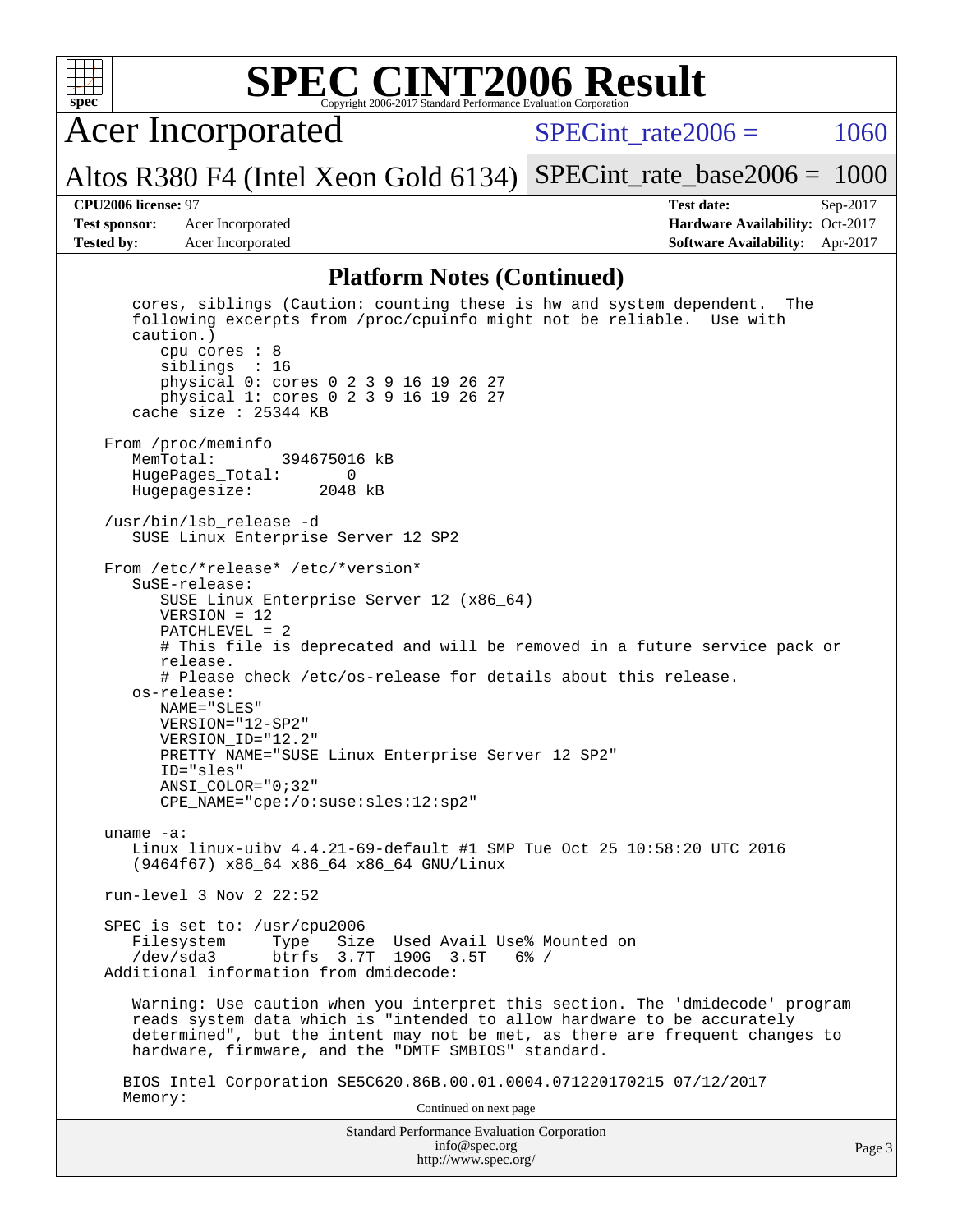

Acer Incorporated

SPECint rate $2006 = 1060$ 

Altos R380 F4 (Intel Xeon Gold 6134) [SPECint\\_rate\\_base2006 =](http://www.spec.org/auto/cpu2006/Docs/result-fields.html#SPECintratebase2006) 1000

**[Test sponsor:](http://www.spec.org/auto/cpu2006/Docs/result-fields.html#Testsponsor)** Acer Incorporated **Acceleration Availability:** Oct-2017

**[CPU2006 license:](http://www.spec.org/auto/cpu2006/Docs/result-fields.html#CPU2006license)** 97 **[Test date:](http://www.spec.org/auto/cpu2006/Docs/result-fields.html#Testdate)** Sep-2017 **[Tested by:](http://www.spec.org/auto/cpu2006/Docs/result-fields.html#Testedby)** Acer Incorporated **[Software Availability:](http://www.spec.org/auto/cpu2006/Docs/result-fields.html#SoftwareAvailability)** Apr-2017

#### **[Platform Notes \(Continued\)](http://www.spec.org/auto/cpu2006/Docs/result-fields.html#PlatformNotes)**

 4x Empty/NO DIMM NO DIMM 12x Micron 36ASF4G72PZ-2G6D1 32 GB 2 rank 2666 MHz

(End of data from sysinfo program)

#### **[General Notes](http://www.spec.org/auto/cpu2006/Docs/result-fields.html#GeneralNotes)**

Environment variables set by runspec before the start of the run: LD\_LIBRARY\_PATH = "/usr/cpu2006/lib/ia32:/usr/cpu2006/lib/intel64:/usr/cpu2006/sh10.2"

 Binaries compiled on a system with 1x Intel Core i7-4790 CPU + 32GB RAM memory using Redhat Enterprise Linux 7.2 Transparent Huge Pages enabled by default Filesystem page cache cleared with: shell invocation of 'sync; echo 3 > /proc/sys/vm/drop\_caches' prior to run runspec command invoked through numactl i.e.: numactl --interleave=all runspec <etc> Altos R360 F4 and Altos R380 F4 are electronically equivalent. This result was measured on Altos R380 F4.

### **[Base Compiler Invocation](http://www.spec.org/auto/cpu2006/Docs/result-fields.html#BaseCompilerInvocation)**

[C benchmarks](http://www.spec.org/auto/cpu2006/Docs/result-fields.html#Cbenchmarks):

[icc -m32 -L/opt/intel/compilers\\_and\\_libraries\\_2017/linux/lib/ia32](http://www.spec.org/cpu2006/results/res2017q4/cpu2006-20170918-49413.flags.html#user_CCbase_intel_icc_c29f3ff5a7ed067b11e4ec10a03f03ae)

#### [C++ benchmarks:](http://www.spec.org/auto/cpu2006/Docs/result-fields.html#CXXbenchmarks)

[icpc -m32 -L/opt/intel/compilers\\_and\\_libraries\\_2017/linux/lib/ia32](http://www.spec.org/cpu2006/results/res2017q4/cpu2006-20170918-49413.flags.html#user_CXXbase_intel_icpc_8c35c7808b62dab9ae41a1aa06361b6b)

### **[Base Portability Flags](http://www.spec.org/auto/cpu2006/Docs/result-fields.html#BasePortabilityFlags)**

 400.perlbench: [-D\\_FILE\\_OFFSET\\_BITS=64](http://www.spec.org/cpu2006/results/res2017q4/cpu2006-20170918-49413.flags.html#user_basePORTABILITY400_perlbench_file_offset_bits_64_438cf9856305ebd76870a2c6dc2689ab) [-DSPEC\\_CPU\\_LINUX\\_IA32](http://www.spec.org/cpu2006/results/res2017q4/cpu2006-20170918-49413.flags.html#b400.perlbench_baseCPORTABILITY_DSPEC_CPU_LINUX_IA32) 401.bzip2: [-D\\_FILE\\_OFFSET\\_BITS=64](http://www.spec.org/cpu2006/results/res2017q4/cpu2006-20170918-49413.flags.html#user_basePORTABILITY401_bzip2_file_offset_bits_64_438cf9856305ebd76870a2c6dc2689ab) 403.gcc: [-D\\_FILE\\_OFFSET\\_BITS=64](http://www.spec.org/cpu2006/results/res2017q4/cpu2006-20170918-49413.flags.html#user_basePORTABILITY403_gcc_file_offset_bits_64_438cf9856305ebd76870a2c6dc2689ab) 429.mcf: [-D\\_FILE\\_OFFSET\\_BITS=64](http://www.spec.org/cpu2006/results/res2017q4/cpu2006-20170918-49413.flags.html#user_basePORTABILITY429_mcf_file_offset_bits_64_438cf9856305ebd76870a2c6dc2689ab) 445.gobmk: [-D\\_FILE\\_OFFSET\\_BITS=64](http://www.spec.org/cpu2006/results/res2017q4/cpu2006-20170918-49413.flags.html#user_basePORTABILITY445_gobmk_file_offset_bits_64_438cf9856305ebd76870a2c6dc2689ab) 456.hmmer: [-D\\_FILE\\_OFFSET\\_BITS=64](http://www.spec.org/cpu2006/results/res2017q4/cpu2006-20170918-49413.flags.html#user_basePORTABILITY456_hmmer_file_offset_bits_64_438cf9856305ebd76870a2c6dc2689ab) 458.sjeng: [-D\\_FILE\\_OFFSET\\_BITS=64](http://www.spec.org/cpu2006/results/res2017q4/cpu2006-20170918-49413.flags.html#user_basePORTABILITY458_sjeng_file_offset_bits_64_438cf9856305ebd76870a2c6dc2689ab) 462.libquantum: [-D\\_FILE\\_OFFSET\\_BITS=64](http://www.spec.org/cpu2006/results/res2017q4/cpu2006-20170918-49413.flags.html#user_basePORTABILITY462_libquantum_file_offset_bits_64_438cf9856305ebd76870a2c6dc2689ab) [-DSPEC\\_CPU\\_LINUX](http://www.spec.org/cpu2006/results/res2017q4/cpu2006-20170918-49413.flags.html#b462.libquantum_baseCPORTABILITY_DSPEC_CPU_LINUX) 464.h264ref: [-D\\_FILE\\_OFFSET\\_BITS=64](http://www.spec.org/cpu2006/results/res2017q4/cpu2006-20170918-49413.flags.html#user_basePORTABILITY464_h264ref_file_offset_bits_64_438cf9856305ebd76870a2c6dc2689ab) 471.omnetpp: [-D\\_FILE\\_OFFSET\\_BITS=64](http://www.spec.org/cpu2006/results/res2017q4/cpu2006-20170918-49413.flags.html#user_basePORTABILITY471_omnetpp_file_offset_bits_64_438cf9856305ebd76870a2c6dc2689ab) 473.astar: [-D\\_FILE\\_OFFSET\\_BITS=64](http://www.spec.org/cpu2006/results/res2017q4/cpu2006-20170918-49413.flags.html#user_basePORTABILITY473_astar_file_offset_bits_64_438cf9856305ebd76870a2c6dc2689ab) 483.xalancbmk: [-D\\_FILE\\_OFFSET\\_BITS=64](http://www.spec.org/cpu2006/results/res2017q4/cpu2006-20170918-49413.flags.html#user_basePORTABILITY483_xalancbmk_file_offset_bits_64_438cf9856305ebd76870a2c6dc2689ab) [-DSPEC\\_CPU\\_LINUX](http://www.spec.org/cpu2006/results/res2017q4/cpu2006-20170918-49413.flags.html#b483.xalancbmk_baseCXXPORTABILITY_DSPEC_CPU_LINUX)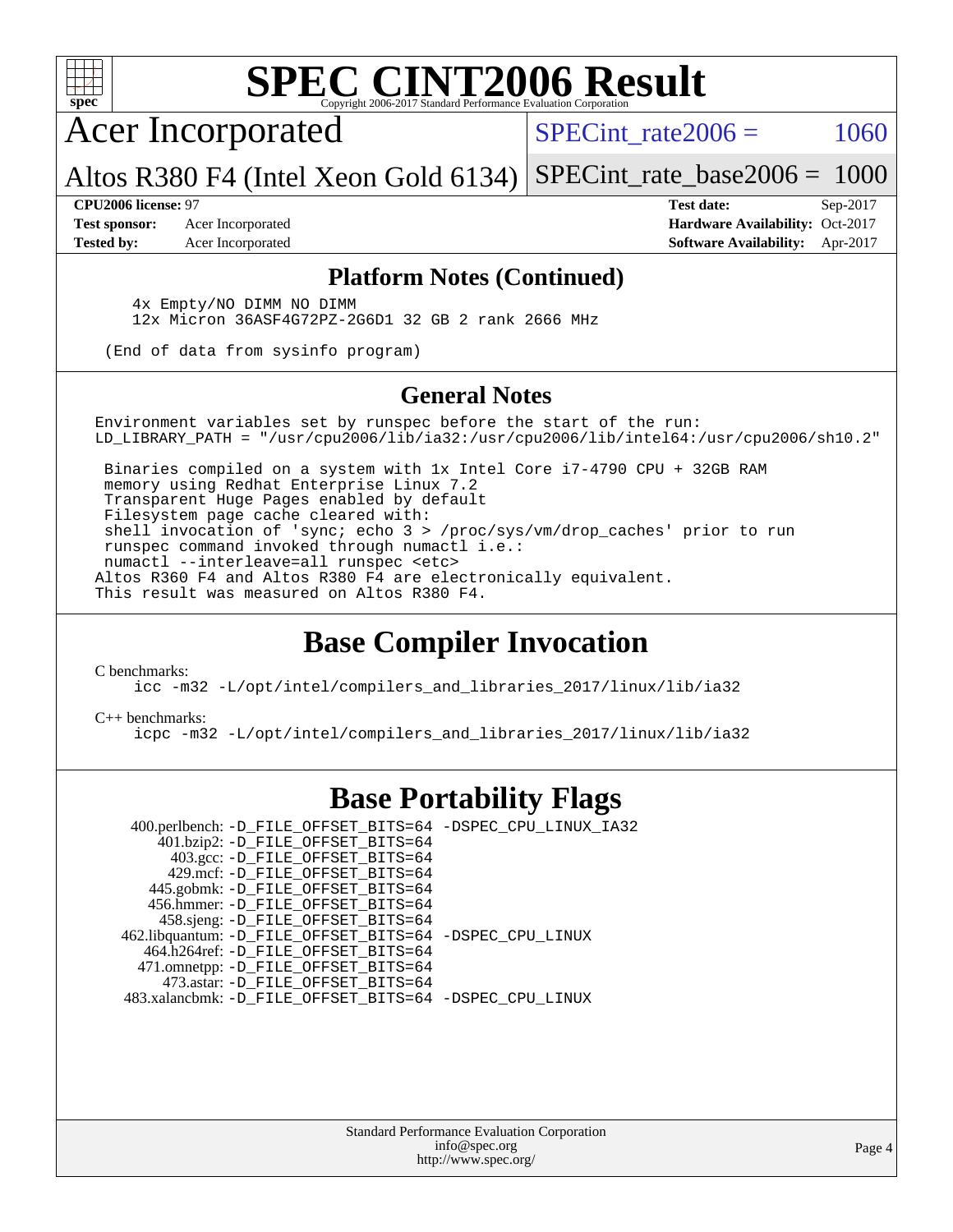

Acer Incorporated

SPECint rate $2006 = 1060$ 

Altos R380 F4 (Intel Xeon Gold 6134) [SPECint\\_rate\\_base2006 =](http://www.spec.org/auto/cpu2006/Docs/result-fields.html#SPECintratebase2006) 1000

**[Test sponsor:](http://www.spec.org/auto/cpu2006/Docs/result-fields.html#Testsponsor)** Acer Incorporated **Acceleration Availability:** Oct-2017

**[CPU2006 license:](http://www.spec.org/auto/cpu2006/Docs/result-fields.html#CPU2006license)** 97 **[Test date:](http://www.spec.org/auto/cpu2006/Docs/result-fields.html#Testdate)** Sep-2017 **[Tested by:](http://www.spec.org/auto/cpu2006/Docs/result-fields.html#Testedby)** Acer Incorporated **[Software Availability:](http://www.spec.org/auto/cpu2006/Docs/result-fields.html#SoftwareAvailability)** Apr-2017

### **[Base Optimization Flags](http://www.spec.org/auto/cpu2006/Docs/result-fields.html#BaseOptimizationFlags)**

[C benchmarks](http://www.spec.org/auto/cpu2006/Docs/result-fields.html#Cbenchmarks):

[-xCORE-AVX512](http://www.spec.org/cpu2006/results/res2017q4/cpu2006-20170918-49413.flags.html#user_CCbase_f-xCORE-AVX512) [-ipo](http://www.spec.org/cpu2006/results/res2017q4/cpu2006-20170918-49413.flags.html#user_CCbase_f-ipo) [-O3](http://www.spec.org/cpu2006/results/res2017q4/cpu2006-20170918-49413.flags.html#user_CCbase_f-O3) [-no-prec-div](http://www.spec.org/cpu2006/results/res2017q4/cpu2006-20170918-49413.flags.html#user_CCbase_f-no-prec-div) [-qopt-prefetch](http://www.spec.org/cpu2006/results/res2017q4/cpu2006-20170918-49413.flags.html#user_CCbase_f-qopt-prefetch) [-qopt-mem-layout-trans=3](http://www.spec.org/cpu2006/results/res2017q4/cpu2006-20170918-49413.flags.html#user_CCbase_f-qopt-mem-layout-trans_170f5be61cd2cedc9b54468c59262d5d)

[C++ benchmarks:](http://www.spec.org/auto/cpu2006/Docs/result-fields.html#CXXbenchmarks)

[-xCORE-AVX512](http://www.spec.org/cpu2006/results/res2017q4/cpu2006-20170918-49413.flags.html#user_CXXbase_f-xCORE-AVX512) [-ipo](http://www.spec.org/cpu2006/results/res2017q4/cpu2006-20170918-49413.flags.html#user_CXXbase_f-ipo) [-O3](http://www.spec.org/cpu2006/results/res2017q4/cpu2006-20170918-49413.flags.html#user_CXXbase_f-O3) [-no-prec-div](http://www.spec.org/cpu2006/results/res2017q4/cpu2006-20170918-49413.flags.html#user_CXXbase_f-no-prec-div) [-qopt-prefetch](http://www.spec.org/cpu2006/results/res2017q4/cpu2006-20170918-49413.flags.html#user_CXXbase_f-qopt-prefetch) [-qopt-mem-layout-trans=3](http://www.spec.org/cpu2006/results/res2017q4/cpu2006-20170918-49413.flags.html#user_CXXbase_f-qopt-mem-layout-trans_170f5be61cd2cedc9b54468c59262d5d) [-Wl,-z,muldefs](http://www.spec.org/cpu2006/results/res2017q4/cpu2006-20170918-49413.flags.html#user_CXXbase_link_force_multiple1_74079c344b956b9658436fd1b6dd3a8a) [-L/sh10.2 -lsmartheap](http://www.spec.org/cpu2006/results/res2017q4/cpu2006-20170918-49413.flags.html#user_CXXbase_SmartHeap_b831f2d313e2fffa6dfe3f00ffc1f1c0)

### **[Base Other Flags](http://www.spec.org/auto/cpu2006/Docs/result-fields.html#BaseOtherFlags)**

[C benchmarks](http://www.spec.org/auto/cpu2006/Docs/result-fields.html#Cbenchmarks):

403.gcc: [-Dalloca=\\_alloca](http://www.spec.org/cpu2006/results/res2017q4/cpu2006-20170918-49413.flags.html#b403.gcc_baseEXTRA_CFLAGS_Dalloca_be3056838c12de2578596ca5467af7f3)

### **[Peak Compiler Invocation](http://www.spec.org/auto/cpu2006/Docs/result-fields.html#PeakCompilerInvocation)**

[C benchmarks \(except as noted below\)](http://www.spec.org/auto/cpu2006/Docs/result-fields.html#Cbenchmarksexceptasnotedbelow): [icc -m32 -L/opt/intel/compilers\\_and\\_libraries\\_2017/linux/lib/ia32](http://www.spec.org/cpu2006/results/res2017q4/cpu2006-20170918-49413.flags.html#user_CCpeak_intel_icc_c29f3ff5a7ed067b11e4ec10a03f03ae)

400.perlbench: [icc -m64](http://www.spec.org/cpu2006/results/res2017q4/cpu2006-20170918-49413.flags.html#user_peakCCLD400_perlbench_intel_icc_64bit_bda6cc9af1fdbb0edc3795bac97ada53)

401.bzip2: [icc -m64](http://www.spec.org/cpu2006/results/res2017q4/cpu2006-20170918-49413.flags.html#user_peakCCLD401_bzip2_intel_icc_64bit_bda6cc9af1fdbb0edc3795bac97ada53)

456.hmmer: [icc -m64](http://www.spec.org/cpu2006/results/res2017q4/cpu2006-20170918-49413.flags.html#user_peakCCLD456_hmmer_intel_icc_64bit_bda6cc9af1fdbb0edc3795bac97ada53)

458.sjeng: [icc -m64](http://www.spec.org/cpu2006/results/res2017q4/cpu2006-20170918-49413.flags.html#user_peakCCLD458_sjeng_intel_icc_64bit_bda6cc9af1fdbb0edc3795bac97ada53)

[C++ benchmarks:](http://www.spec.org/auto/cpu2006/Docs/result-fields.html#CXXbenchmarks)

[icpc -m32 -L/opt/intel/compilers\\_and\\_libraries\\_2017/linux/lib/ia32](http://www.spec.org/cpu2006/results/res2017q4/cpu2006-20170918-49413.flags.html#user_CXXpeak_intel_icpc_8c35c7808b62dab9ae41a1aa06361b6b)

### **[Peak Portability Flags](http://www.spec.org/auto/cpu2006/Docs/result-fields.html#PeakPortabilityFlags)**

 400.perlbench: [-DSPEC\\_CPU\\_LP64](http://www.spec.org/cpu2006/results/res2017q4/cpu2006-20170918-49413.flags.html#b400.perlbench_peakCPORTABILITY_DSPEC_CPU_LP64) [-DSPEC\\_CPU\\_LINUX\\_X64](http://www.spec.org/cpu2006/results/res2017q4/cpu2006-20170918-49413.flags.html#b400.perlbench_peakCPORTABILITY_DSPEC_CPU_LINUX_X64) 401.bzip2: [-DSPEC\\_CPU\\_LP64](http://www.spec.org/cpu2006/results/res2017q4/cpu2006-20170918-49413.flags.html#suite_peakCPORTABILITY401_bzip2_DSPEC_CPU_LP64) 403.gcc: [-D\\_FILE\\_OFFSET\\_BITS=64](http://www.spec.org/cpu2006/results/res2017q4/cpu2006-20170918-49413.flags.html#user_peakPORTABILITY403_gcc_file_offset_bits_64_438cf9856305ebd76870a2c6dc2689ab) 429.mcf: [-D\\_FILE\\_OFFSET\\_BITS=64](http://www.spec.org/cpu2006/results/res2017q4/cpu2006-20170918-49413.flags.html#user_peakPORTABILITY429_mcf_file_offset_bits_64_438cf9856305ebd76870a2c6dc2689ab) 445.gobmk: [-D\\_FILE\\_OFFSET\\_BITS=64](http://www.spec.org/cpu2006/results/res2017q4/cpu2006-20170918-49413.flags.html#user_peakPORTABILITY445_gobmk_file_offset_bits_64_438cf9856305ebd76870a2c6dc2689ab) 456.hmmer: [-DSPEC\\_CPU\\_LP64](http://www.spec.org/cpu2006/results/res2017q4/cpu2006-20170918-49413.flags.html#suite_peakCPORTABILITY456_hmmer_DSPEC_CPU_LP64) 458.sjeng: [-DSPEC\\_CPU\\_LP64](http://www.spec.org/cpu2006/results/res2017q4/cpu2006-20170918-49413.flags.html#suite_peakCPORTABILITY458_sjeng_DSPEC_CPU_LP64) 462.libquantum: [-D\\_FILE\\_OFFSET\\_BITS=64](http://www.spec.org/cpu2006/results/res2017q4/cpu2006-20170918-49413.flags.html#user_peakPORTABILITY462_libquantum_file_offset_bits_64_438cf9856305ebd76870a2c6dc2689ab) [-DSPEC\\_CPU\\_LINUX](http://www.spec.org/cpu2006/results/res2017q4/cpu2006-20170918-49413.flags.html#b462.libquantum_peakCPORTABILITY_DSPEC_CPU_LINUX) 464.h264ref: [-D\\_FILE\\_OFFSET\\_BITS=64](http://www.spec.org/cpu2006/results/res2017q4/cpu2006-20170918-49413.flags.html#user_peakPORTABILITY464_h264ref_file_offset_bits_64_438cf9856305ebd76870a2c6dc2689ab) 471.omnetpp: [-D\\_FILE\\_OFFSET\\_BITS=64](http://www.spec.org/cpu2006/results/res2017q4/cpu2006-20170918-49413.flags.html#user_peakPORTABILITY471_omnetpp_file_offset_bits_64_438cf9856305ebd76870a2c6dc2689ab) 473.astar: [-D\\_FILE\\_OFFSET\\_BITS=64](http://www.spec.org/cpu2006/results/res2017q4/cpu2006-20170918-49413.flags.html#user_peakPORTABILITY473_astar_file_offset_bits_64_438cf9856305ebd76870a2c6dc2689ab)

Continued on next page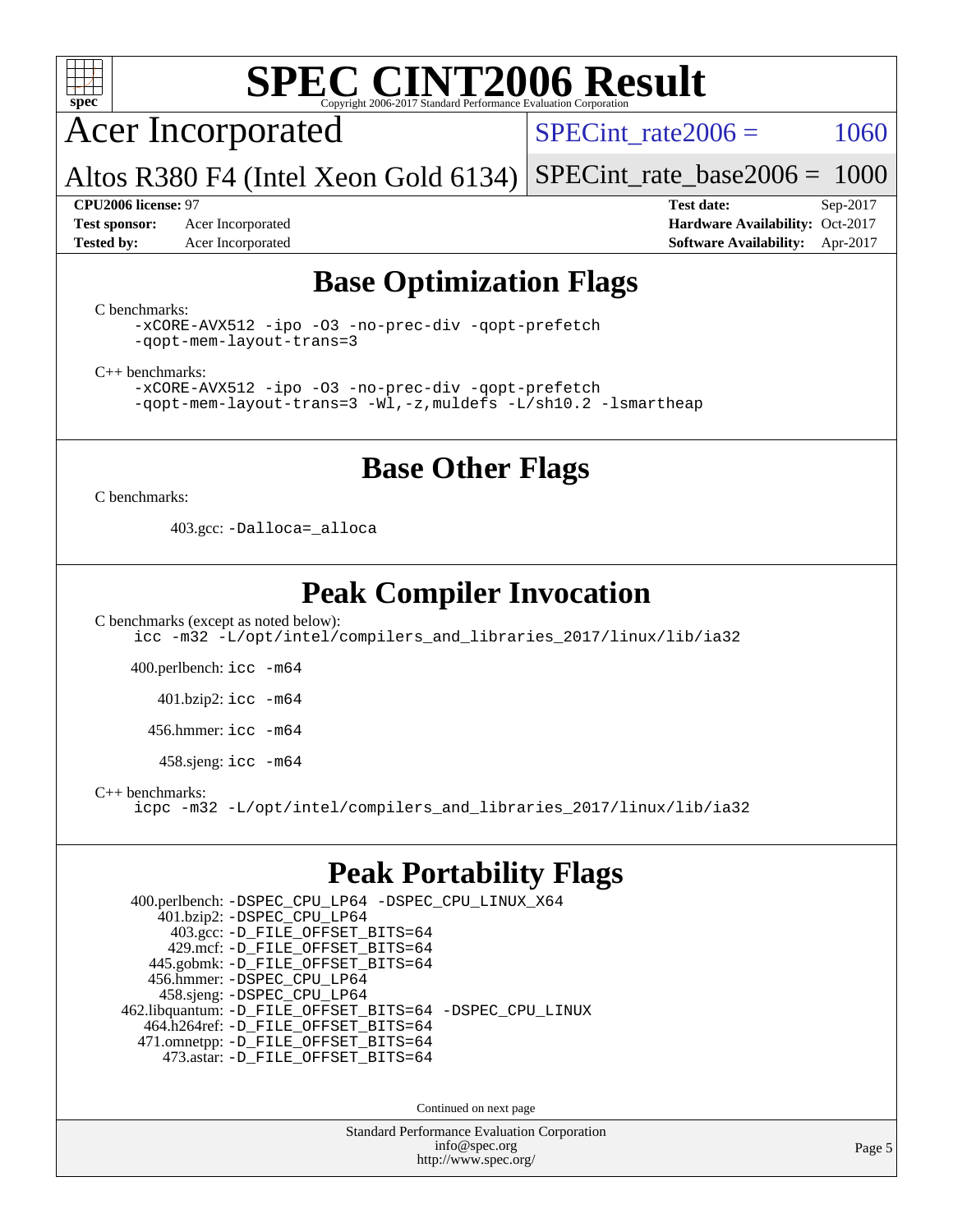

Acer Incorporated

 $SPECTnt_rate2006 = 1060$ 

Altos R380 F4 (Intel Xeon Gold 6134) [SPECint\\_rate\\_base2006 =](http://www.spec.org/auto/cpu2006/Docs/result-fields.html#SPECintratebase2006) 1000

**[CPU2006 license:](http://www.spec.org/auto/cpu2006/Docs/result-fields.html#CPU2006license)** 97 **[Test date:](http://www.spec.org/auto/cpu2006/Docs/result-fields.html#Testdate)** Sep-2017 **[Test sponsor:](http://www.spec.org/auto/cpu2006/Docs/result-fields.html#Testsponsor)** Acer Incorporated **[Hardware Availability:](http://www.spec.org/auto/cpu2006/Docs/result-fields.html#HardwareAvailability)** Oct-2017 **[Tested by:](http://www.spec.org/auto/cpu2006/Docs/result-fields.html#Testedby)** Acer Incorporated **[Software Availability:](http://www.spec.org/auto/cpu2006/Docs/result-fields.html#SoftwareAvailability)** Apr-2017

## **[Peak Portability Flags \(Continued\)](http://www.spec.org/auto/cpu2006/Docs/result-fields.html#PeakPortabilityFlags)**

483.xalancbmk: [-D\\_FILE\\_OFFSET\\_BITS=64](http://www.spec.org/cpu2006/results/res2017q4/cpu2006-20170918-49413.flags.html#user_peakPORTABILITY483_xalancbmk_file_offset_bits_64_438cf9856305ebd76870a2c6dc2689ab) [-DSPEC\\_CPU\\_LINUX](http://www.spec.org/cpu2006/results/res2017q4/cpu2006-20170918-49413.flags.html#b483.xalancbmk_peakCXXPORTABILITY_DSPEC_CPU_LINUX)

## **[Peak Optimization Flags](http://www.spec.org/auto/cpu2006/Docs/result-fields.html#PeakOptimizationFlags)**

| C benchmarks:          |                                                                                                                                                                                                                                                                       |  |  |
|------------------------|-----------------------------------------------------------------------------------------------------------------------------------------------------------------------------------------------------------------------------------------------------------------------|--|--|
|                        | 400.perlbench: -prof-gen(pass 1) -prof-use(pass 2) -xCORE-AVX512(pass 2)<br>$-par-num-threads=1(pass 1) -ipo(pass 2) -03(pass 2)$<br>-no-prec-div(pass 2) -auto-ilp32 -qopt-mem-layout-trans=3                                                                        |  |  |
|                        | 401.bzip2: -prof-gen(pass 1) -prof-use(pass 2) -xCORE-AVX512(pass 2)<br>$-par-num-threads=1(pass 1) -ipo(pass 2) -03(pass 2)$<br>-no-prec-div(pass 2) -qopt-prefetch -auto-ilp32<br>-gopt-mem-layout-trans=3                                                          |  |  |
|                        | 403.gcc: -xCORE-AVX512 -ipo -03 -no-prec-div<br>-gopt-mem-layout-trans=3                                                                                                                                                                                              |  |  |
|                        | 429.mcf: basepeak = $yes$                                                                                                                                                                                                                                             |  |  |
|                        | 445.gobmk: -prof-gen(pass 1) -prof-use(pass 2) -xCORE-AVX512(pass 2)<br>$-par-num-threads=1(pass 1) -ipo(pass 2) -03(pass 2)$<br>-no-prec-div(pass 2) -qopt-mem-layout-trans=3                                                                                        |  |  |
|                        | 456.hmmer: -xCORE-AVX512 -ipo -03 -no-prec-div -unroll2 -auto-ilp32<br>-gopt-mem-layout-trans=3                                                                                                                                                                       |  |  |
|                        | 458.sjeng: -prof-gen(pass 1) -prof-use(pass 2) -xCORE-AVX512(pass 2)<br>$-par-num-threads=1(pass 1) -ipo(pass 2) -03(pass 2)$<br>-no-prec-div(pass 2) -unroll4 -auto-ilp32<br>-gopt-mem-layout-trans=3                                                                |  |  |
|                        | $462$ .libquantum: basepeak = yes                                                                                                                                                                                                                                     |  |  |
|                        | 464.h264ref: -prof-gen(pass 1) -prof-use(pass 2) -xCORE-AVX512(pass 2)<br>$-par-num-threads=1(pass 1) -ipo(pass 2) -03(pass 2)$<br>-no-prec-div(pass 2) -unroll2 -qopt-mem-layout-trans=3                                                                             |  |  |
| $C_{++}$ benchmarks:   |                                                                                                                                                                                                                                                                       |  |  |
|                        | 471.omnetpp: -prof-gen(pass 1) -prof-use(pass 2) -xCORE-AVX512(pass 2)<br>$-par-num-threads=1(pass 1) -ipo(pass 2) -03(pass 2)$<br>$-no-prec-div(pass 2)$<br>-qopt-ra-region-strategy=block<br>-qopt-mem-layout-trans=3 -Wl,-z, muldefs<br>$-L/\nsh10.2 - lsmartheap$ |  |  |
| Continued on next page |                                                                                                                                                                                                                                                                       |  |  |
|                        | <b>Standard Performance Evaluation Corporation</b><br>info@spec.org                                                                                                                                                                                                   |  |  |

<http://www.spec.org/>